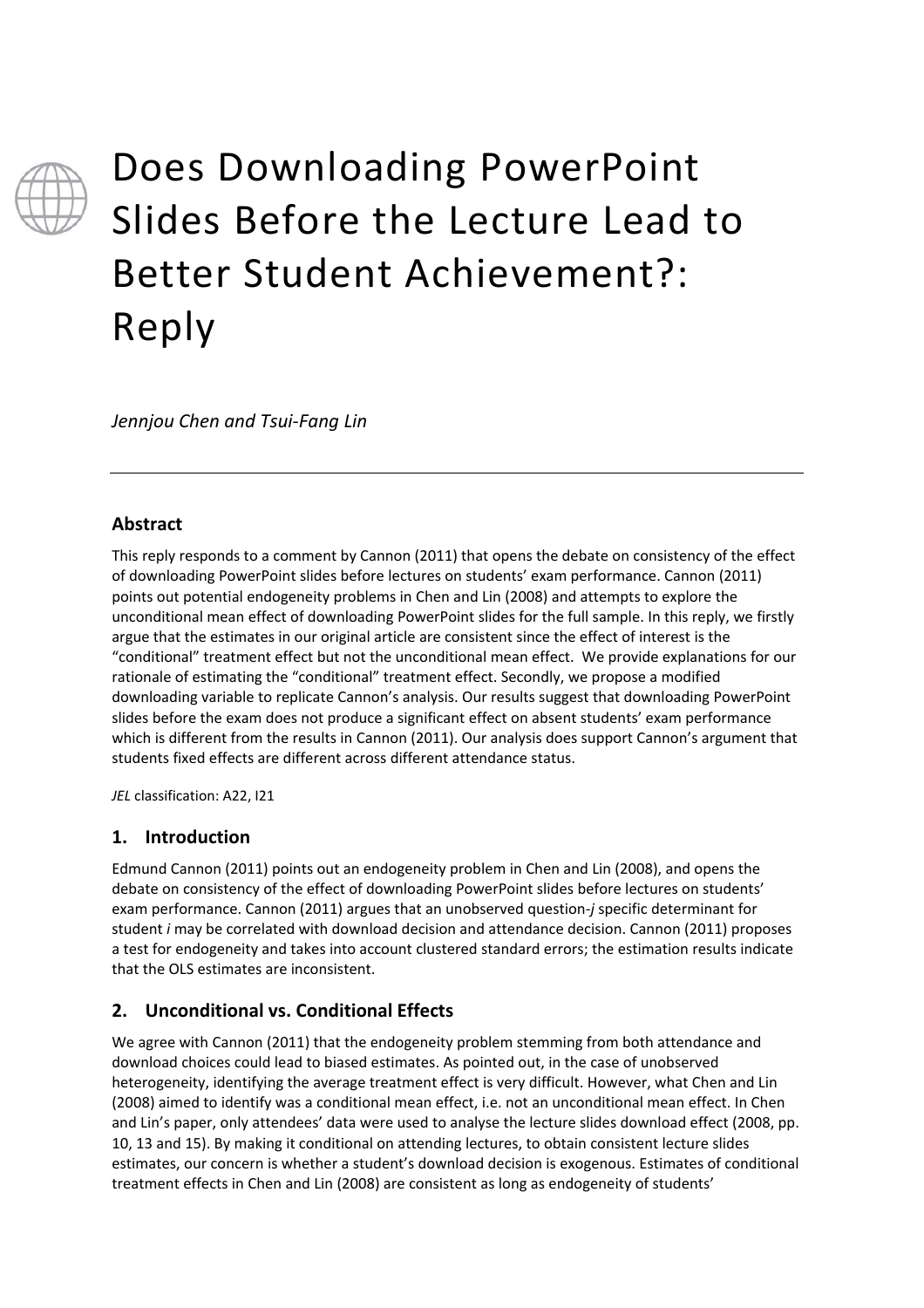downloading PowerPoint slide choices is properly taken care of. A fixed effects model is used to solve part of the endogeneity problem of students' downloading decision (2008, p. 16).

Why did Chen and Lin (2008) not focus on estimation of the unconditional mean effect (i.e. average downloading lecture slides effect for all students regardless of their attendance records)? First, one of our major interests was to investigate whether or not downloading PowerPoint slides before lectures helps students learn and perform better in examinations. The channel through which downloading PowerPoint slides enhances students' learning is that printed lecture slides complement note taking and help students to preview lecture materials. These two effects mainly apply to students who choose to attend lectures. Second, our data is not generated by a random experiment, nor do we have proper instruments for attendance choice variable to estimate the unconditional mean effect properly. As recognised by Cannon (2011), the potential endogeneity problem of attendance choices makes it difficult to estimate the unconditional mean effect consistently. As a result, we focus our estimation on the conditional mean effect.

Cannon (2011) sheds light on the investigation of the unconditional mean effect of downloading PowerPoint slides on students' exam performance and attempts to estimate the effects of downloading PowerPoint slides for the full sample. We recognise that estimating the unconditional mean effect of instructor provided PowerPoint slides is also interesting and important since all students could potentially benefit from downloading the slides. The potential downloading benefits might be different for different groups of students. For instance, the benefit may depend on whether or not students attend lectures. The lecture slides could be downloaded by students before or after class meetings. For those who download slides and then attend a lecture, the benefit from printed slides is previewing class material, better note taking during the lecture, and using these slides as good references for exam preparation. Those who did not attend the lecture can use the downloaded slides only as a reference for exam preparation.

Estimation results from Cannon (Column B in Table 1) suggest that absent students benefit more than attendees from downloading PowerPoint slides. This strange OLS result may imply the existence of endogeneity of attendance choice. We agree with Cannon regarding the potential problem of engodenous attendance choice. However, it is worth noting that the variable of downloading PowerPoint slides may not be properly defined for the purpose of estimating lecture slides effects for students who choose not to attend lectures, and for the full sample. In Chen and Lin (2008) and Cannon (2011), the downloading variable is coded as 1 if a student downloaded lecture slides before the lecture was taught. And, it is coded as 0 if a student did not download slides before the lecture was taught. In order to properly measure the downloading effect on students' exam performance for absent students, and the full sample, we propose to redefine the downloading slides variable.

We use the same data source, and construct a new variable which measures whether or not a student downloaded lecture slides before the examination (not before the lecture) to estimate the lecture slides effect for absent students, and for the entire sample. The sample mean of this variable is 0.867. We estimate the same models as in Cannon (2011), using the modified downloading variable. In addition, two types of cluster designs are considered: by lecture and by chapter. Twelve lectures and nine chapters were covered during the sample semester. Estimation results with different clustering methods are similar. Here, we report results with clustered standard errors by chapter. Under the new definition of the download variable, none of the coefficients is statistically significantly different from 0. In this case, the downloading variable does not produce a significant effect on students' exam performance.

Also, we perform the same test as Cannon (2011) and obtain F  $(8, 8) = 13.64$  with clustering and F $(81, 8)$ 4757) = 10.13 without clustering. The F test results suggest that the interaction of the lecture attendance variable and student fixed effects should be incorporated when estimating the downloading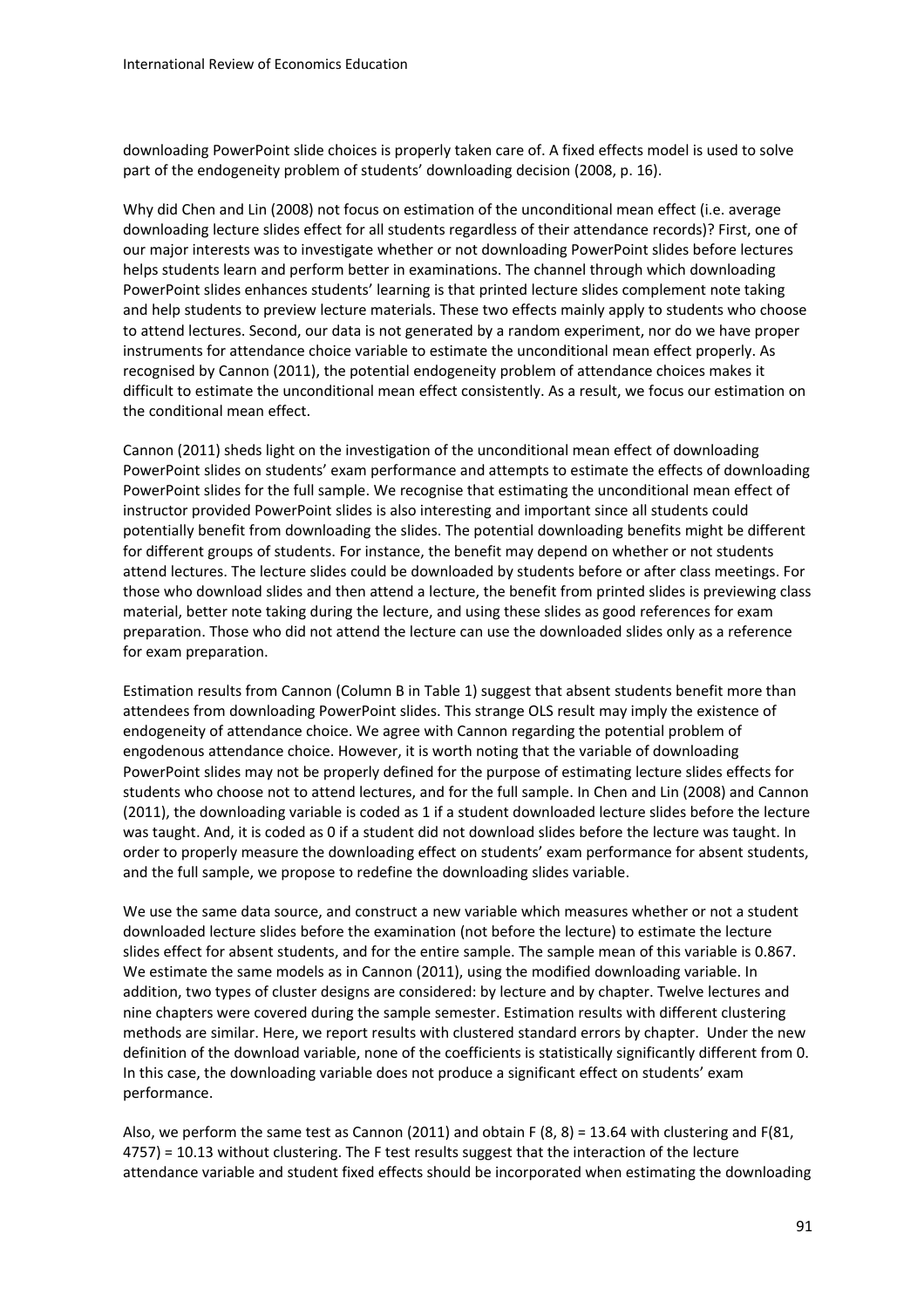effect for the entire sample. It also implies that student fixed effects are different across different attendance status. Therefore, to estimate the lecture slides effect for the full sample, we need to take into account the endogeneity bias from the attending decision.

# **3. Conclusion**

It is important to assess the effectiveness of new information technology on college students' learning outcomes. Chen and Lin (2008) attempt to explore the lecture slides effect for attendees and find a nontrivial effect of downloading PowerPoint slides before the lecture on students' examination performance. Cannon (2011) has demonstrated that it is difficult to isolate the unconditional treatment effect given the complicated endogeneity nature associated with attendance and downloading decisions. We have explained the rationale of estimating the conditional treatment effect in Chen and Lin (2008) and argued that our fixed effects estimates have dealt with part of the endogeneity bias resulting from the downloading decision.

In addition, to properly estimate the lecture slides effect for absent students and the full sample, we employ a modified downloading variable to replicate Cannon's analysis. Our results suggest that downloading PowerPoint slides before the exam does not produce a significant impact on absent students' exam performance. Furthermore, our results support the argument that student fixed effects are different across different attendance status as demonstrated in Cannon (2011). As a result, to estimate the lecture slides effect for the full sample, one needs to take the potential endogeneity bias into account in order to estimate the unconditional treatment effect consistently.

|                | A                     | B                     | $\mathsf{C}$          |
|----------------|-----------------------|-----------------------|-----------------------|
| $P_{ij}$       | 0.0029                | $-0.0126$             | 0.0340                |
|                | $(0.0232)$ $[0.0361]$ | $(0.0405)$ $[0.0351]$ | $(0.0336)$ $[0.0339]$ |
| $l_{ij}$       |                       |                       | 0.0479                |
|                |                       |                       | $(0.0370)$ $[0.0461]$ |
| $p_{ij}l_{ij}$ |                       |                       | $-0.0243$             |
|                |                       |                       | $(0.0390)$ $[0.0511]$ |
| Sample used    | $l_{ij} = 1$          | $l_{ij} = 0$          | Whole sample          |
| Sample size    | 3,675                 | 1,331                 | 5,006                 |

**Table 1:** OLS estimates with new definition of download variable

**Notes:** OLS regression results include student and question fixed effects. White's heteroskedasticity‐ robust standard errors in parentheses; standard errors also robust to clustering in square brackets.